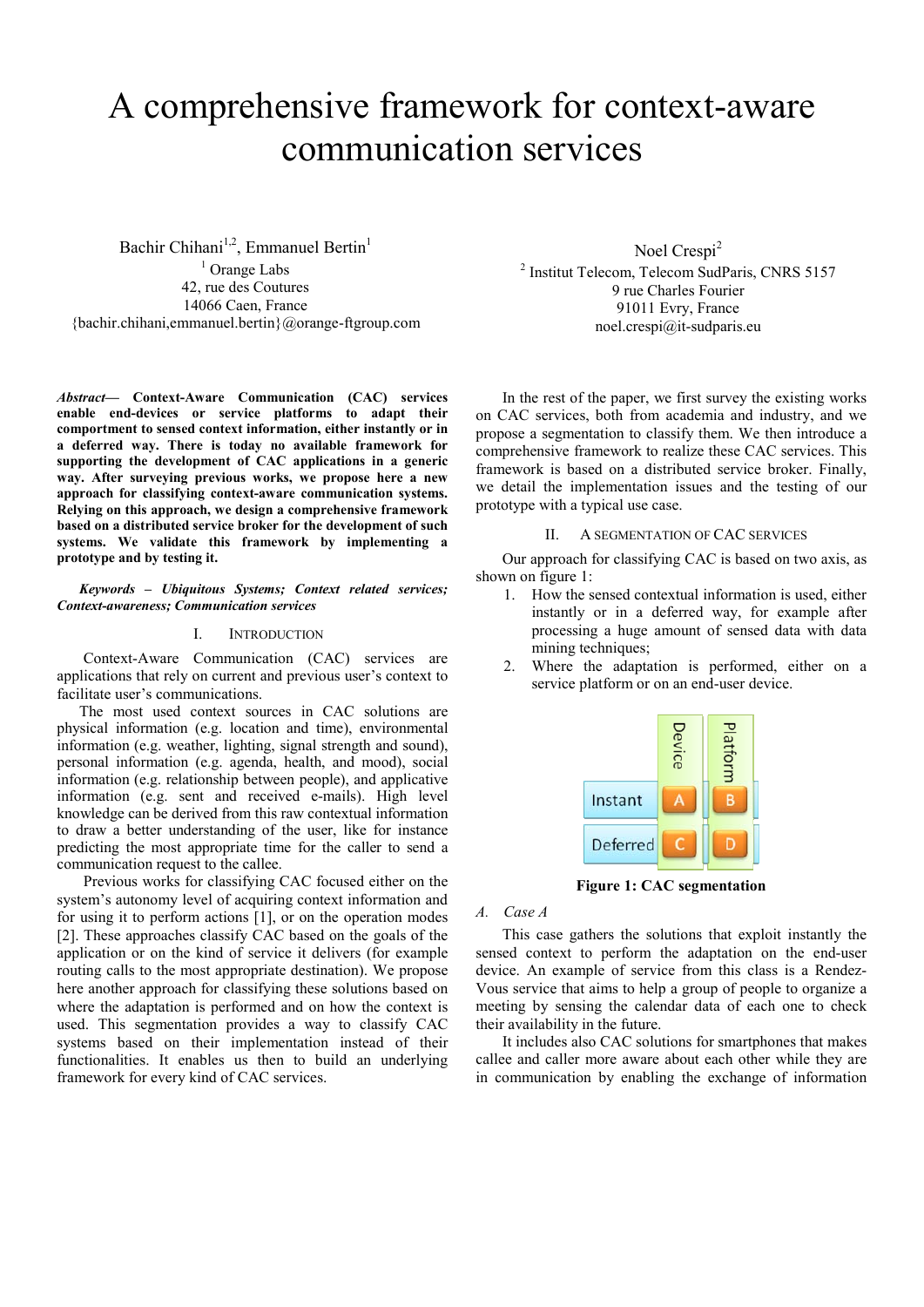about the way they are holding the phone and reproducing it at each side in a non intrusive and smooth way.

In [8] the authors present the Citron framework for acquiring and processing contextual information from personal devices. They use a prototype of a user device, called Muffin embedded with multiple sensors classified into environmental sensors (e.g. air temperature sensor, relative humidity sensor and barometer), biological sensors (e.g. alcohol gas sensor, pulse sensor, skin temperature sensor, skin resistance sensor), Motion/Location sensors (compass/tilt sensor, 3D linear accelerometer, grip sensor, ultrasonic range finder, GPS), and other sensors (e.g. RFID sensor, front/rear camera and microphone). The acquired context is used to track the user's state and path, and then display the pathway in the device's screen.In [11], the authors present ConChat, a context-aware chat application that allow users to exchange contextual information (e.g. location, mood). Users can also save their privacy by restricting the access to their contextual information to only allowed persons.

In [15], the authors present Calls.calm a prototype for enabling caller to be aware about callee's situation which is manually updated and to decide if it is suitable to initiate a communication at a certain time. When the caller intends to contact the callee, he will be redirected to a web page containing a personalized greeting from callee, information about his situation, information about interaction between callee and caller (e.g. previous messages), and a set of communication channels (e.g. direct call, text and voice message).

# *B. Case B*

This case gathers the solutions that exploit instantly the sensed context to perform adaptation at the platform level. An example of such solutions is location based messaging like Socialight [3] a research project that becomes a commercial service. The aim is to allow users to post messages so that it will be delivered to anyone who is located nearby.

In [10], the authors propose a context-aware communication assistant named INCA that uses callee preferences and context to handle communications (e.g. forwarding calls). This assistant relies on a layered approach in order to support adaptive context-aware communications. The main layers are session layer for signaling protocols, communication layer that include the environment of the communication (e.g. callee/caller identifiers, networks and devices), and user layer that models users' preferences and profiles to provide personalized services. Each layer (e.g. communication) holds an internal state which is updated after the reception of events from the lower layer (e.g. session) and the execution of actions requested by the upper layer (e.g. user).

In [11], the authors present Mercury, a SIP-based contextaware communication system that is able to support communications initiated from any device (on which the Mercury client is installed) and to route the communication based on the callee/caller preferences and context (e.g. device).

In [16], the authors present iCAMS, a prototype of a web application accessed from PDA that enable caller and callee to be aware of each other to facilitate communication in mobile environments. It uses location information through the PHS (Personal Handyphone System) cell phone network, and user's meeting information inputted manually. These contextual information are then used at the server side to sort the communication channels through which the user can be reached. For example, when the user is at work then the office number will be listed first, if he's in a meeting then the office email address is listed first, if he is at home then the house phone number will be listed first. The user can specify his owns rules to personalize the way communication channels are sorted. When the caller want to contact the callee, he access the web page corresponding to the callee to find the different communication channels sorted according to callee's situation and preferences. In case of emergency, the caller can ignore the way channels are sorted and use the best mean he thinks is suitable.

# *C. Case C*

This case exploits in a deferred way the sensed context to adapt the interface on the end-user's device. A typical example is the adaptive address book in which contacts within a contact list are sorted based on their relative importance (e.g. professional contacts shown first during working hours). Another example is context-aware recommendation system [4] that aims to use contextual information for making recommendation more relevant.

In [9] the authors propose an assistive system for disabled users who are limited in mobility and have loss of speech. The framework they developed aimed to support interactive communication for disabled people by predicting conversions based on historical data (e.g. discussions topics and phrases). It creates a distinct profile for the disabled user and his visitors. The visitors are classified as familiar and unfamiliar, and accordingly to their relationship with him (family, friends, healthcare professional).

In [14], the authors present BayesPhone, a prototype of a mobile application for handling incoming calls during a meeting by comparing the cost of interruption caused by the call and the cost of deferring it. From meeting's information available on the user calendar, the prototype builds a user model for interruptability and meeting attendancy. It also uses real-time sensed data about caller (e.g. his importance to callee) and callee (e.g. motion, conversations).

In [17], the authors present a context-aware mobility management system for mobile phones. The system is able to manage the connectivity of mobile applications in a transparent way by deciding which interface to use at a certain time and performing horizontal handovers between two network access of different technologies (e.g. WiFi and WiMAX). It can use different contextual information like network interface metrics (e.g. received signal strength), device characteristics (e.g. battery, memory), GPS coordinates, etc. The system uses statistical machine learning techniques to generate from sensed contextual information predictions about availability of network interfaces, and then it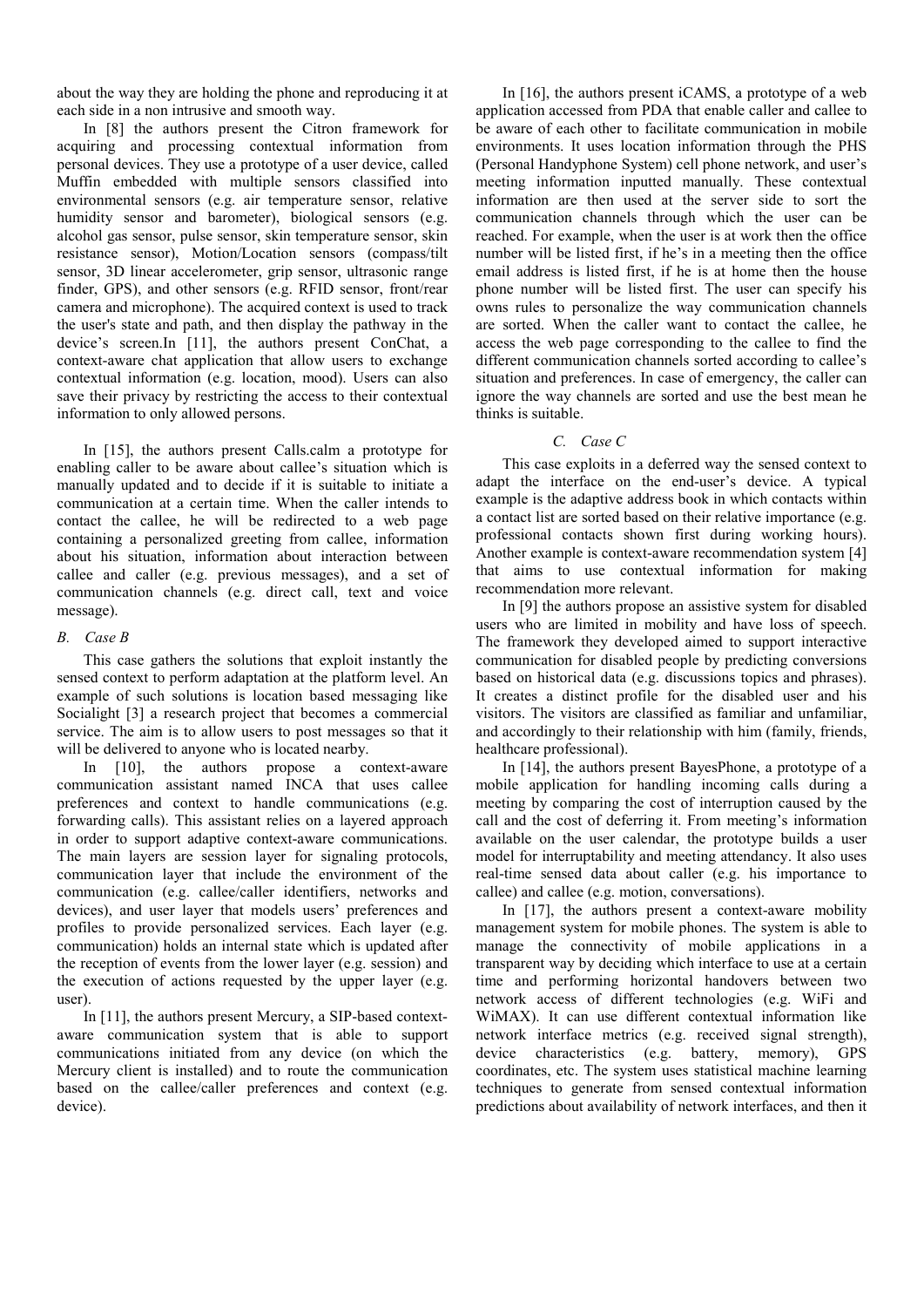decides when performing handovers. Predictions are made possible due to temporal and spatial patterns of user's daily behavior (e.g. taking the same way to go work every morning).

## *D. Case D*

This case is about the use of sensed context in a deferred way at the platform level. Works performed by N. Blum et *al.*  [5] or K. Hamadache et *al*. [6] are good illustrations. These works share indeed the functionality of routing incoming communication based on the callee context (including the importance of the caller to the callee) and on a set of predefined IF-THEN rules (e.g. if the callee is busy and if the communication is not urgent, then redirect the caller to the callee's voice box).

Recently, few works have been conducted to extract new knowledge from data acquired from user's mobile devices. Reality Mining study [13] is an example of such works, it aims to recognize social patterns by analyzing a dataset of phone's contextual information of 100 students stored during the academic year. In [18], the authors use the data set (location and Bluetooth data) made available by the MIT's Reality Mining project to perform a study of human activities and recognize recurrent patterns. The recognition of recurrent patterns is with big benefit because it makes possible the automation of certain actions.

# III. RELATED WORKS OR EXISTING FRAMEWORKS

A lot of frameworks have been proposed for developing context-aware systems. In this section we will try to present some of these frameworks, and study whether or not they address the cases presented previously.

The design of the Citron [8] framework is based on a blackboard model. It is composed of a set of workers in charge of retrieving context from sensors or processing the stored context, and a shared space for storing context and sharing it among workers in a loose coupling way. Citron is to be implemented on devices but do not support communication between different instances installed on different devices. It supports the development of context-aware applications of class A as presented previously. But it does not provide an explicit management of historical data (e.g. use of timestamps) and thus it's hardly usable for building applications of class C.

In [12], the authors present ContextPhone, a platform for smartphones using Symbian OS (e.g. Nokia Series 60) above which developers can build adaptive applications that make use of contextual information available on the mobile (e.g. location, phone alarm profile, information about calls, surrounding Bluetooth devices). ContextPhone is to be installed on user's devices, it disposes of a communication module that enables sharing of contextual information, and it also supports the storage of sensed context. But it does not provide an explicit way (e.g. reasoning) to process historical data. Thus it supports only the development of context-aware applications of class A. The data set of devices' contextual information build from the logs of this platform was used in many studies, like the Reality Mining [13].

The framework proposed in [6] is composed of Context Source insuring the context management, and which is composed of a context wrapper and a reasoning engine. The wrapper has a module responsible of retrieving raw data from log file on the Telephony Application Server and updating the ontology with the aggregated data; Context Broker(s) to detect the need of an application to adapt to its context; User interface to enable the user to monitor his context and to setup his preferences, and also to enable the system configuration: Context Provider to ensure the communication between the source, the broker and the user interface. The framework is to be installed on a server and only a GUI is provided to the user to control his context and edit his preferences, also it supports the management of historical data (e.g. call logs). Thus, the framework supports only context-aware applications of class B and D.

The authors in [19] present Omnipresent, a serviceoriented architecture for location-based applications. The proposed services within this architecture are a location-based service (e.g. maps, navigation, and advertisement) and a reminder service. Example of the first class of services is the delivery of maps enhanced with point of interest (POI) information. The aim of these services is to use contextual information retrieved from the user device (e.g. GPS location) to help him finding products, services, POIs, friends and management of their daily tasks. Omnipresent services are supposed to be installed on the server side where is performed the whole intelligence. Thus, most applications we can develop with Omnipresent are of class B or D.

Vimoware [20] is a middleware-based toolkit that supports the development of web services on mobile devices for collaborative purposes. The advertisement and discovery of services are implemented in a P2P-based subscription/notification approach which is suitable for ad hoc environments. Vimoware supports the hosting and advertising of SOAP-based web services, sharing of multimedia documents through HTTP, the provisioning of contextual information about devices (e.g. network, CPU, memory) and users (e.g. name, skills), management of users and teams, the management of flows of tasks (creation, control and execution), the support of communication (e.g. IM). The contextual information can be accessed by client applications (i.e. context-aware applications) directly via XPath/XQuery requests or by subscription. The middleware can be installed on different devices; it is able to make them communicate but doesn't provide an explicit management of historical data. Thus, Vimoware can support only context-aware applications of class A and B.

inContext [21] proposes an advanced SOA-based collaborative working environment for emerging team forms, and context/interaction based techniques for adaptation in collaborative environments. inContext manages different contextual information about users, services, teams, and activities. It is able to extract and analyze interactions between team members and infer knwoledge with interaction mining techniques. inContext uses sensed context and infered knowledge to support the adaptation which consist of the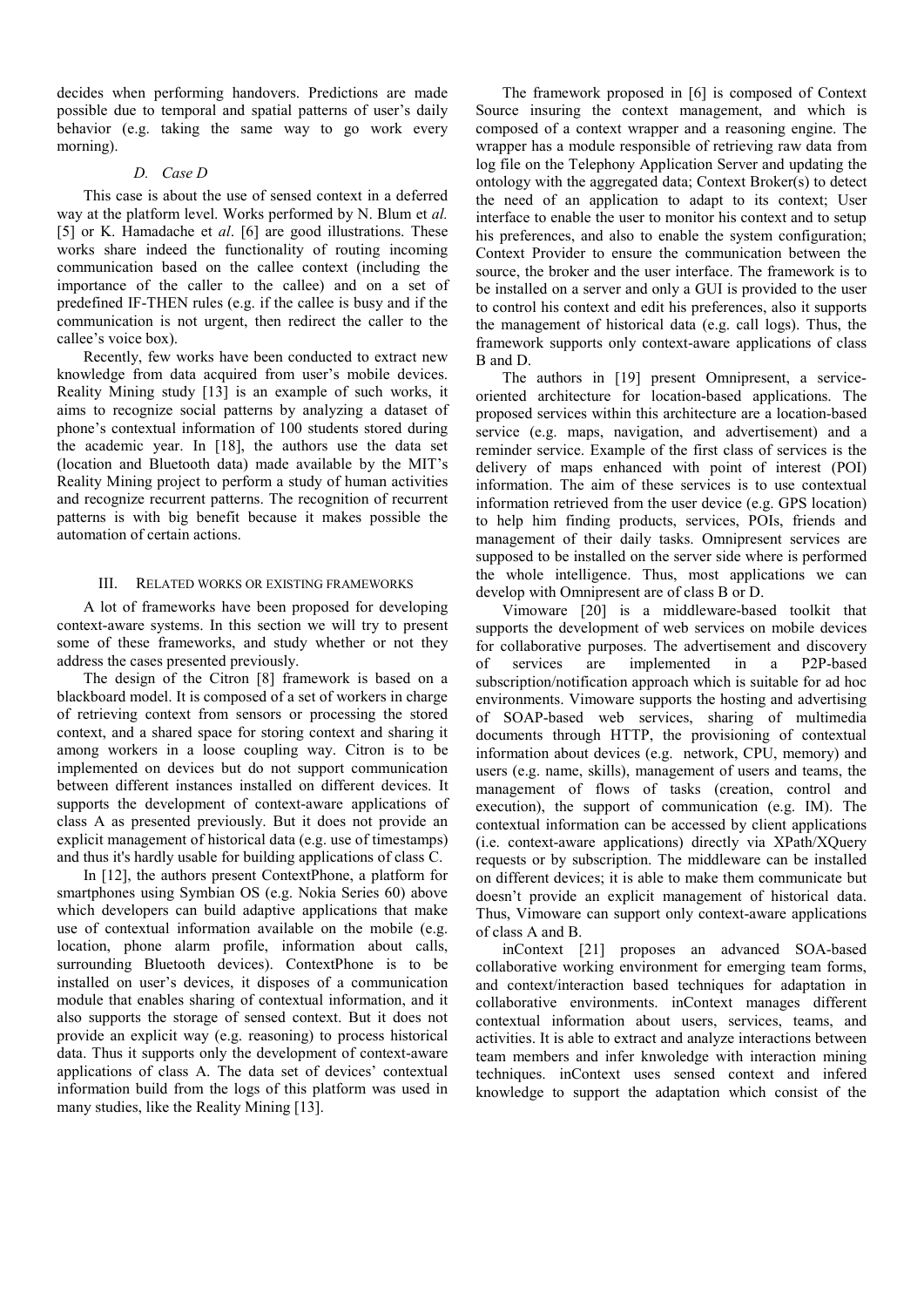contextual selection of collaboration Services: documents sharing (Document management and search), communication (SMS, IM, Email), team and project management (User, Activity and Team Management). inContext architecture is centralized where the intelligence is implemented at the server side. Thus, it supports context-aware applications of class B and D.

Context Broker Architecture (CoBrA) [22] is a brokercentric architecture for supporting context-aware systems. It is composed of a central agent named the context broker in charge of managing contextual information, and a set of other agents that are in charge of either the provisioning of context or the execution of actions. It uses OWL (Web Ontology Language) ontologies as context modeling language, and a rule-based context reasoning. It also protects user's privacy by allowing them to define rules controlling how their contextual information is shared. The context broker is supposed to be at the server side. At the device side, agents can be installed to support the adaptation of local services. Thus, the CoBrA framework supports the development of any class of contextaware applications.

MUSIC [23] is middleware-based and a layered architecture helping the development of context-aware systems. It supports the management (collecting, organizing, and sharing) of context and its distribution among different instances; also it supports the adaption of applications according to context changes. It provides administrators with tools to manage it and optimizing resource usage. The MUSIC middleware runs on Java Virtual Machine (JVM), and can be installed on any device (e.g. PC, mobile). It can be used for developing any class of context-aware applications.

The framework presented in [17] is to be installed on mobile devices but does not provide support for communication between different instances. It supports the management of historical data and its combination with sensed context as illustrated in section II.C. Thus, the framework can be used for developing context-aware applications of class A and C.

We summarize the classification of the different frameworks in the following table.

| 1. CROSHIVAUVII VI IVRRVA 11 VIIV |  |   |   |  |
|-----------------------------------|--|---|---|--|
|                                   |  | H | C |  |
| Citron                            |  |   |   |  |
| ContextPhone                      |  |   |   |  |
| Framework[6]                      |  |   |   |  |
| Omnipresent                       |  |   |   |  |
| Vimoware                          |  |   |   |  |
| inContext                         |  |   |   |  |
| CoBrA                             |  |   |   |  |
| <b>MUSIC</b>                      |  |   |   |  |
| Framework[17]                     |  |   |   |  |

**Tableau 1: classification of related works** 

IV. A COMPREHENSIVE CAC FRAMEWORK

Relying on our segmentation approach and the analysis of existing frameworks, we have implemented a generic framework (figure 2) for developing any class of CAC systems. The framework is distinguishable from previous works by its clear separation of concerns (production, distribution and consumption of context), its scalability provided by the framework's hierarchical architecture, and the symmetry of components implemented at the device and the server.

This framework enables the adaptation on both device and platform sides (our second segmentation axis) by implementing the consumer/producer design pattern, with the introduction of a distributed broker. The producers represent the source of context, while the consumers represent the applications that consume context to adapt their behavior. The broker is used to decouple consumers (who subscribe for desired contexts) from producers (who publish context information). This broker is distributed between the device and the platform sides: context consumer and provider are seamlessly on the device or on the service platforms. Moreover, a context history module stores all the context information published by every context providers, whatever his location (device or platform side). This enables to log an historical view of the context in order to process it with data mining algorithms and then to use it in a deferred way (our first segmentation axis).

 Communication between the various components of the framework is either based on synchronous (request\response) or asynchronous (publish\subscribe) communications. In the asynchronous mode, the consumer subscribes to a type of context information and is then notified by the broker when a provider publishes such information. In the synchronous mode, the consumer requests context information from the broker that responds immediately, as it is continually gathering information from all the providers in the context history module. The asynchronous mode is likely used for instant consumption of context information, while the synchronous mode is used for deferred consumption.

From the implementation viewpoint, there are two interrelated levels of brokers: a platform side broker and a device side broker. The former has knowledge about the context information from all providers and from the one produced after processing historical data. The later has knowledge about local context, and requests if needed more global information from the platform side broker.

device domain platform domain context context context context provider consumer provider consumer internet context broker context broker (platform side) (device side) context history

From this comparison we conclude that previous works mostly focus on either performing the adaptation at the server side or at the terminal side. We propose next a framework able to address adaptation at both sides.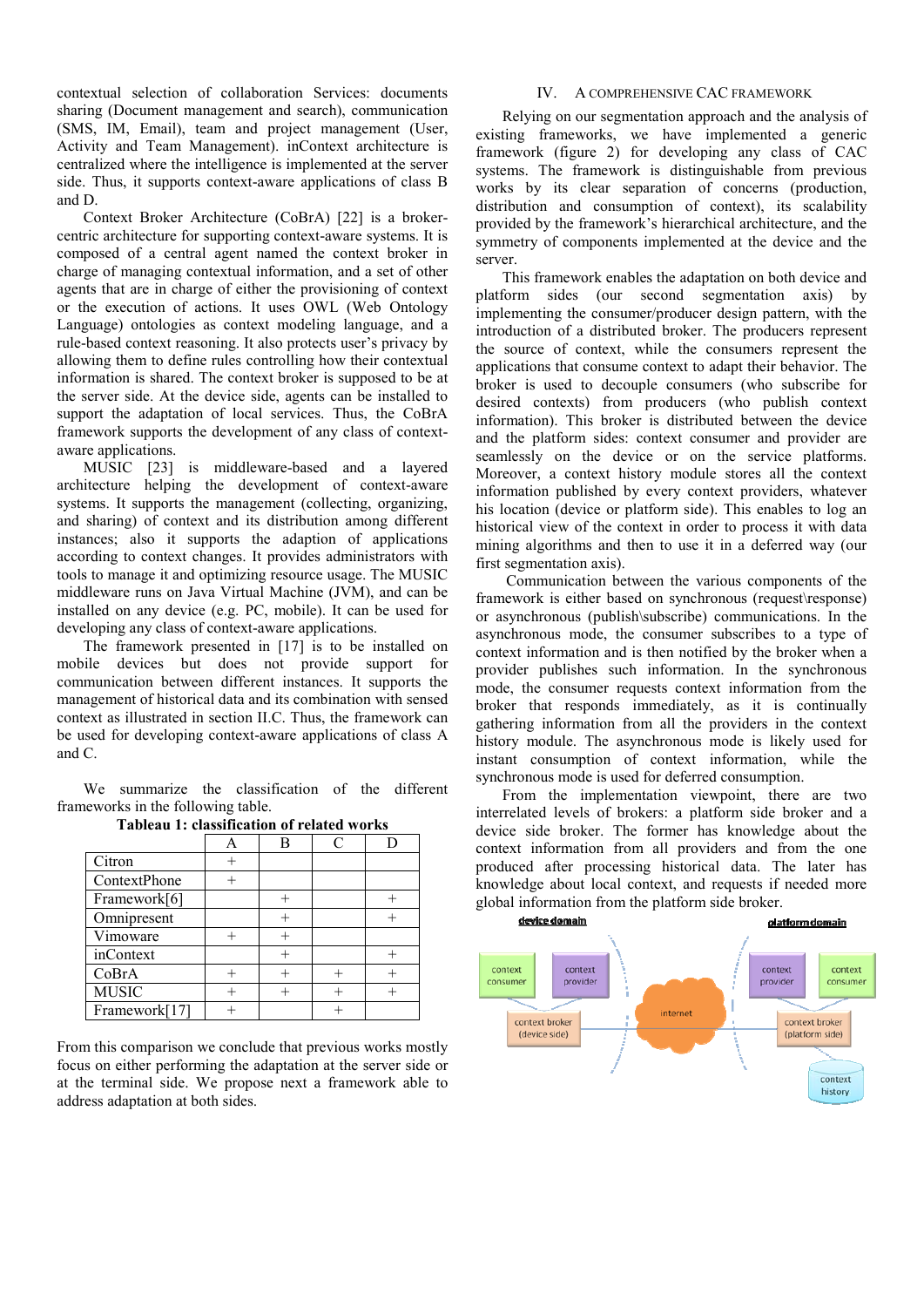## **Figure 2: A framework for CAC**

### V. IMPLEMENTATION AND TESTING

In the platform domain, the broker is developed in Java with the RESTlet framework [24] and exposes RESTful web services. Providers publish context events using a REST interface. Consumers subscribe to context information using another REST interfaces and are then notified with this information through a callback mechanism. Concerning the device domain, we implemented the device side of the broker on a smartphone and on a PC. On the mobile device, we developed our prototype with Android. The device-side broker relays when necessary the context subscriptions to the platform-side broker. It get notified through the Android C2DM (Cloud to Device Messaging) mechanism. The Personal Computer (PC) client is developed with Java and notifications are handled with a CometD server [7].

Next we will present how we have used our framework to implement a context-aware system.

### *A. Service presentation*

Nowadays we live a big enhancement in communication tools, and there are many ways that can be used by people to communicate, like email, phone, or Instant Messaging. This enhancement brings a certain amount of stress on people, especially for employees, because they are losing control on how and when they can be reached.

One of the possible solutions to alleviate this amount of stress is to delegate the control of interruptions to the user's contact by publishing his contextual information. The published information will help his contacts to evaluate the impact of the interruption caused by initiating a communication with him.

From this idea we derived a prototype that we called HEP (enHanced unintErruPtion) [25] with the aim to recommend the caller the best communication tool based on the callee context.



**Figure 3: HEP architecture** 

# *B. Service implementation*

Figure 3 illustrates the architecture of the mobile application. The HEP App (figure 4) is an Android application enhancing the address book with contextual information about the user's contacts. The used contextual information are communication history (phone calls, and SMS), the Android address book from which we retrieve the user contact list, the user location and activity (the user is asked to set it manually).



**Figure 4: A snapshot from HEP Android application** 

From the extracted context we generate a workload status of the user that is then displayed to the user's peers in order to inform them about his ability to answer a call or read a received message. The different possible workload statuses are illustrated in figure 5.







**Figure 6: Personalization of the weight values of the different contextual information**